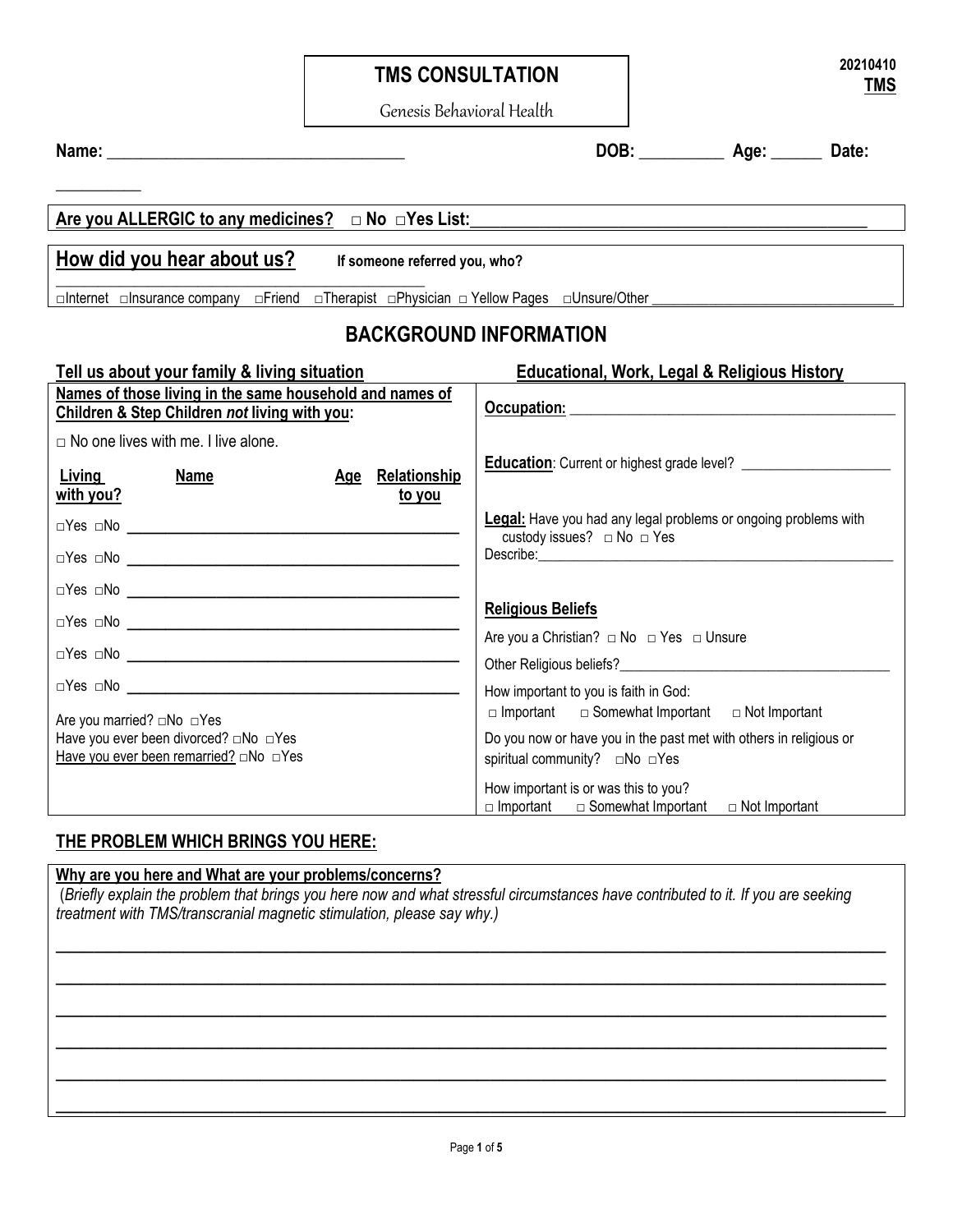#### **Rating Scales: PHQ – 9 & GAD – 7**

| Over the last 2 weeks, how often have you been bothered by any of the                          | <b>Rarely or</b> | Several days                       | More than | <b>Almost</b> | PHQ-9  |
|------------------------------------------------------------------------------------------------|------------------|------------------------------------|-----------|---------------|--------|
| following problems?                                                                            | Not at all       | (but less than half) half the days |           | every day     |        |
| <b>DEPRESSION</b>                                                                              | 0                |                                    |           |               |        |
| Little interest or pleasure in doing things                                                    | $\Box$           | $\Box$                             | $\Box$    | $\Box$        |        |
| Feeling down, depressed, or hopeless                                                           | $\Box$           | $\Box$                             | $\Box$    | $\Box$        |        |
| Sleep: $\Box$ Trouble falling asleep $\Box$ Trouble staying asleep<br>$\Box$ Sleeping too much | □                | $\Box$                             | $\Box$    | $\Box$        |        |
| Feeling tired or having little energy                                                          | $\Box$           | $\Box$                             | $\Box$    | $\Box$        |        |
| Appetite: $\Box$ Poor appetite or $\Box$ Overeating                                            | п                | $\Box$                             | $\Box$    | п             |        |
| Feeling bad about yourself, feeling that you're a failure,                                     | п                | $\Box$                             | $\Box$    | $\Box$        |        |
| or feeling that you have let yourself or your family down                                      |                  |                                    |           |               |        |
| Trouble concentrating on things such as reading                                                | $\Box$           | $\Box$                             | $\Box$    | $\Box$        | Total: |
| Moving or speaking slowly; or being very restless, agitated                                    | $\Box$           | $\Box$                             | $\Box$    | $\Box$        |        |
| Thinking that you would be better off dead                                                     | п                | $\Box$                             | $\Box$    | $\Box$        |        |
| or that you want to hurt yourself in some way                                                  |                  |                                    |           |               |        |
|                                                                                                |                  |                                    |           |               |        |
| <b>ANXIETY</b>                                                                                 | 0                |                                    |           | 3             | GAD –i |

| <b>ANXIETY</b>                                                         |  |  | GAD –  |
|------------------------------------------------------------------------|--|--|--------|
| Feeling nervous, anxious, or on edge                                   |  |  |        |
| Not being able to stop or control worrying                             |  |  |        |
| Worrying too much about different things                               |  |  |        |
| Trouble relaxing                                                       |  |  |        |
| Being so restless that it is hard to sit still                         |  |  | Total: |
| Becoming easily annoyed or irritable                                   |  |  |        |
| Feeling afraid as if something awful might happen or feelings of panic |  |  |        |

## **SUICIDAL THOUGHTS, ATTEMPTS, OR SELF-HARM**

| <b>CURRENT THOUGHTS OF SUICIDE OR DEATH</b>                                                                | <b>PAST SUICIDE ATTEMPTS</b>                                                                          |  |  |
|------------------------------------------------------------------------------------------------------------|-------------------------------------------------------------------------------------------------------|--|--|
| $\Box$ I do not think of suicide or death – if checked, skip this section                                  | $\Box$ NONE<br>$\Box$ 3 or more<br>$\Box$ 2<br>$\Box$ 1                                               |  |  |
| $\Box$ No $\Box$ Yes - I feel that life is empty or wonder if it's worth living                            |                                                                                                       |  |  |
| $\Box$ No $\Box$ Yes - I have wished I were dead or wished I could go to                                   | <b>SELF MUTILATION</b>                                                                                |  |  |
| sleep and not wake up.                                                                                     | $\Box$ I have not ever hurt myself physically to distract myself                                      |  |  |
| $\overline{\Box}$ No $\Box$ Yes - I Have been having thoughts of killing myself                            | from emotional pain - if checked, may skip to next section                                            |  |  |
| $\Box$ No $\Box$ Yes - I have been thinking about how I might do this.                                     | $\Box$ I used to feel like cutting or hurting myself to deal with<br>emotional pain, b t not any more |  |  |
| $\Box$ No $\Box$ Yes - I am thinking about acting on these thoughts                                        | □ Recently I have felt like cutting or hurting myself                                                 |  |  |
| $\Box$ No $\Box$ Yes - I have started to work out or have worked out the<br>details of how to kill myself. | $\Box$ I think about cutting or hurting myself several times a day                                    |  |  |

#### **RAPID MOOD SCREENER**

| 2. | Have there been at least 6 different periods of time (at least 2 weeks) when you felt deeply depressed?<br>Did you have problems with depression before the age of 18? | $\Box$ No $\Box$ Yes<br>$\Box$ No $\Box$ Yes |
|----|------------------------------------------------------------------------------------------------------------------------------------------------------------------------|----------------------------------------------|
|    | 3. Have you ever had to stop or change your antidepressant because it made you highly irritable or hyper?                                                              | $\Box$ No $\Box$ Yes                         |
|    | 4. Have you ever had a period of at least 1 week during which you were more talkative than normal<br>with thoughts racing in your head?                                | $\Box$ No $\Box$ Yes                         |
|    | 5. Have you ever had a period of at least 1 week during which you felt any of the following: unusually happy;<br>unusually outgoing; or unusually energetic?           | $\Box$ No $\Box$ Yes                         |
| 6. | Have you ever had a period of at least 1 week during which you needed much less sleep than usual?                                                                      | $\Box$ No $\Box$ Yes                         |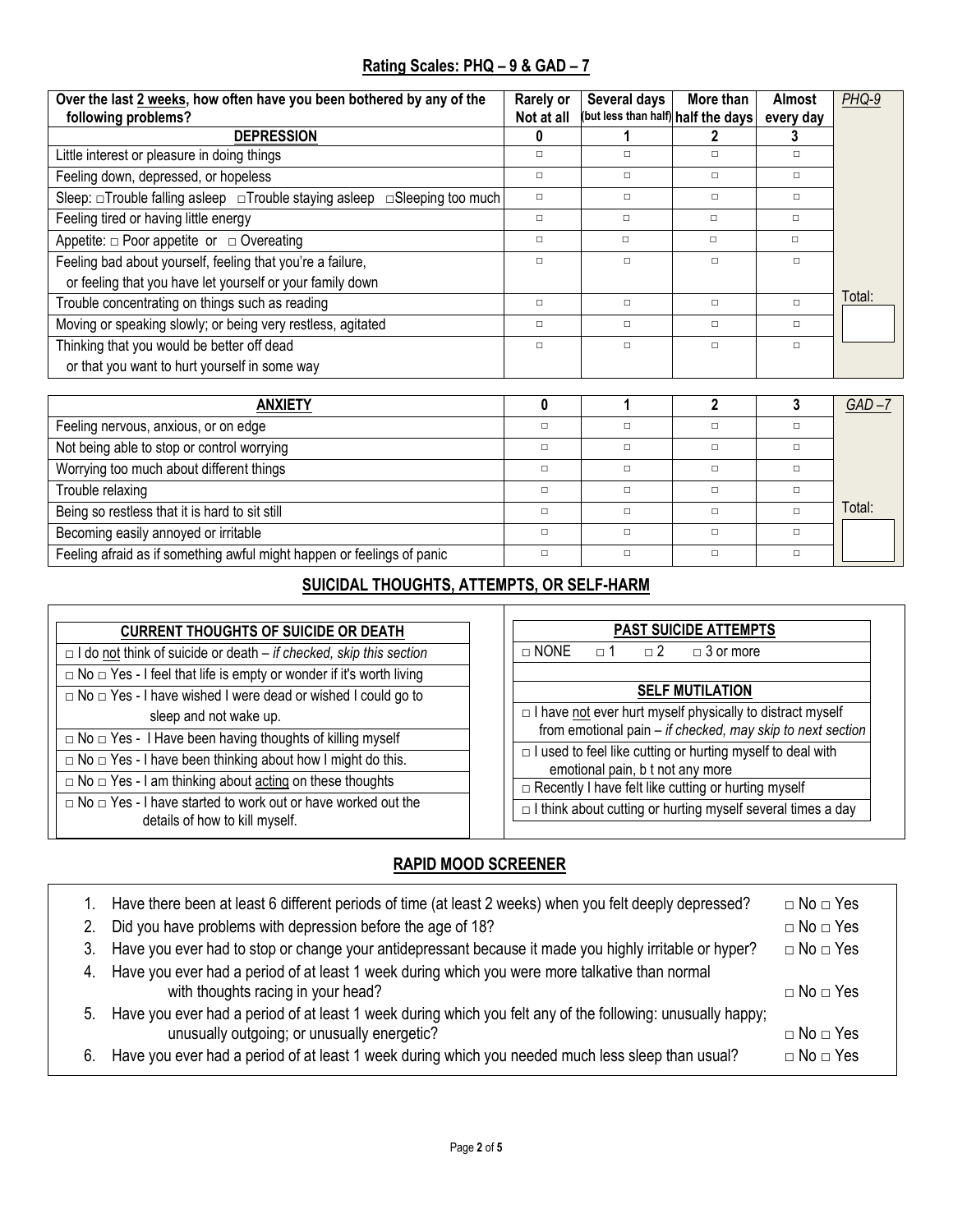| <b>SOCIAL ANXIETY SYMPTOMS</b>                                              | POST-TRAUMATIC STRESS SYMPTOMS                                  |
|-----------------------------------------------------------------------------|-----------------------------------------------------------------|
| $\Box$ A persistent fear of being embarrassed or looking foolish,           | $\Box$ You have experienced a very significant traumatic event. |
| especially around unfamiliar people, i.e. very shy                          | If YES, what?                                                   |
| □ You avoid situations in which you might be embarrassed so much            | $\Box$ Distressing memories or nightmares                       |
| that it interferes significantly with your ability to function normally     | □ Easily startled, always 'on guard'                            |
|                                                                             | $\Box$ Feeling numb, unreal, or detached                        |
| <b>OBSESSIVE-COMPULSIVE SYMPTOMS</b>                                        | $\Box$ You avoid situations reminding you of the trauma         |
| $\Box$ Do you wash or clean a lot?                                          |                                                                 |
| $\Box$ Do you check things a lot?                                           | <b>EATING ISSUES</b>                                            |
| $\Box$ Is there any thought that keeps bothering you that you would like to | □ Constantly dieting despite others saying you're thin          |
| get rid of but can't?                                                       | $\Box$ Binge eating or purging                                  |

### **PAST PSYCHIATRIC TREATMENT**

| Do you have a <i>therapist</i> (talk therapy)? $\Box$ Yes $\Box$ No Name:                            |  |                | May we contact them? $\Box$ Yes $\Box$ No       |  |
|------------------------------------------------------------------------------------------------------|--|----------------|-------------------------------------------------|--|
| Do you have a <b>psychiatrist</b> (MD)?                                                              |  | ⊡Yes ⊡No Name: | May we contact them? $\square$ Yes $\square$ No |  |
| Have you ever been in a psychiatric hospital or rehab facility? $\Box$ No $\Box$ Yes How many times? |  |                |                                                 |  |

#### **MEDICAL HISTORY**

| Name of Primary Care Physician:                                                                      | <b>RECENT HEALTH ISSUES (Review of Systems):</b>                                     |  |  |
|------------------------------------------------------------------------------------------------------|--------------------------------------------------------------------------------------|--|--|
| Have you had of any of the following: $\Box$ Diabetes<br>□ High Cholesterol □ High blood pressure    | $\Box$ Weight Gain/Loss $\Box$ Intolerance of<br>$\Box$ Sedation/Tiredness<br>cold   |  |  |
| $\Box$ Heart Problems of any kind<br>$\Box$ Seizures $\Box$ Head Injury $\Box$ Loss of Consciousness | $\Box$ Headaches $\Box$ Dizziness $\Box$ Sweating $\Box$ Blurred vision $\Box$ Fever |  |  |
| Other health issues we may need to know about:                                                       | $\Box$ Chronic pain; If yes, location:                                               |  |  |
|                                                                                                      | $\Box$ Chest pain $\Box$ Shortness of breath $\Box$ Palpitations $\Box$ Cough        |  |  |
|                                                                                                      | $\Box$ GI upset/Nausea $\Box$ Constipation $\Box$ Diarrhea<br>⊟ Reflux               |  |  |
|                                                                                                      | $\Box$ Urinary hesitancy $\Box$ Visual changes $\Box$ Restless legs                  |  |  |

## **FAMILY HISTORY**

| Please indicate whether any of your (blood) relatives have had any of these concerns: |              |         |              |                  |          |  |
|---------------------------------------------------------------------------------------|--------------|---------|--------------|------------------|----------|--|
|                                                                                       | Grandparents | Parents | Aunts/Uncles | Brothers/Sisters | Children |  |
| Depression problems                                                                   | □            |         |              |                  |          |  |
| Manic or Bipolar Disorder                                                             | $\Box$       | $\Box$  |              |                  |          |  |
| Suicide                                                                               |              |         |              |                  |          |  |
| Anxiety and/or panic                                                                  |              |         |              |                  |          |  |
| Obsessive-Compulsive                                                                  |              |         |              |                  |          |  |
| <b>ADHD</b>                                                                           |              |         |              |                  |          |  |
| Schizophrenia                                                                         |              |         |              |                  |          |  |

# **DEVELOPMENTAL, ABUSE, & TRAUMA HISTORY**

Was your childhood: □ Basically happy □ Painful Why? \_\_\_\_\_\_\_\_\_\_\_\_\_\_\_\_\_\_\_\_\_\_\_\_\_\_

| Were you a victim of past: $\Box$ Physical abuse? $\Box$ Neglect? $\Box$ Emotional abuse? $\Box$ Sexual abuse? |  |  |
|----------------------------------------------------------------------------------------------------------------|--|--|
|----------------------------------------------------------------------------------------------------------------|--|--|

#### **EXERCISE**

| In a typical week, how many times do you exercise at least 20-30 min (any type, or brisk walking or yoga)? |  |                                                                            |  |                |
|------------------------------------------------------------------------------------------------------------|--|----------------------------------------------------------------------------|--|----------------|
| $\Box$ Less than once per week $\Box$ 1 time                                                               |  | $\Box$ 2 times $\Box$ 3 times $\Box$ 4 times $\Box$ 5 times $\Box$ 6 times |  | $\Box$ 7 times |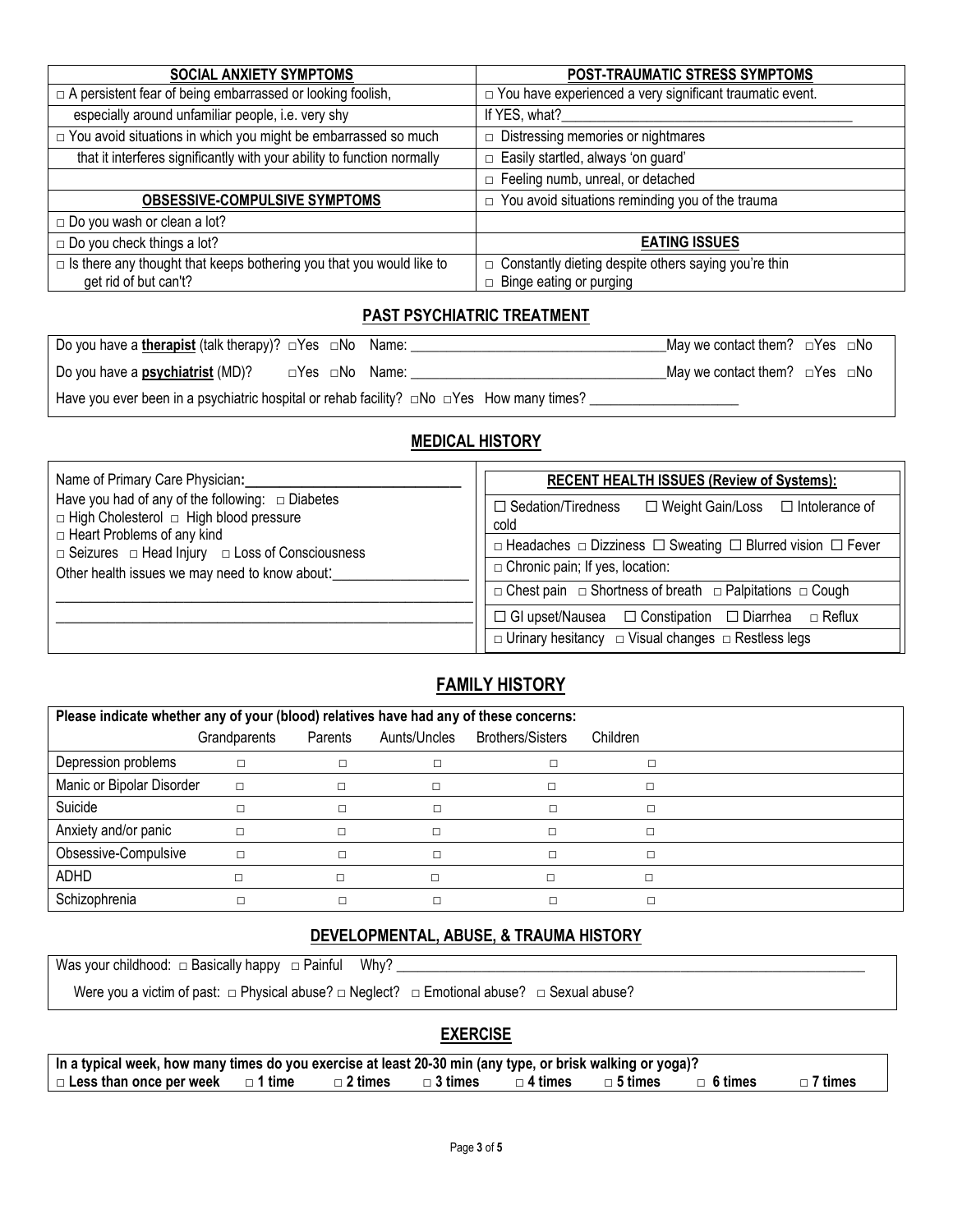| <b>MARITAL ISSUES/ SIGNIFICANT OTHERS</b><br>Are you married? $\Box$ Yes $\Box$ No<br>If NO, are you in a steady relationship? $\Box$ Yes $\Box$ No<br>How would you rate your relationship? $\Box$ Happy $\Box$ Fairly happy $\Box$ Just OK $\Box$ Fairly unhappy $\Box$ Very unhappy |
|----------------------------------------------------------------------------------------------------------------------------------------------------------------------------------------------------------------------------------------------------------------------------------------|
| OTHER CONFLICTUAL RELATIONSHIPS                                                                                                                                                                                                                                                        |
| $\Box$ Yes $\Box$ No Are you having significant conflict or stress with anyone other than your spouse? If so, who?                                                                                                                                                                     |
| <b>SOCIAL SUPPORTS</b><br>$\Box$ No Do you experience a lot of loneliness?<br>$\Box$ Yes<br>$\Box$ No Do you have a close confidant other than spouse? How often do you talk?<br>$\Box$ Yes                                                                                            |
| JOB<br>How would you rate your work satisfaction? $\Box$ Very happy $\Box$ Fairly happy $\Box$ Just OK $\Box$ Fairly unhappy $\Box$ Very unhappy                                                                                                                                       |
| <b>PROBLEMS WITH EMOTIONAL INSTABILITY</b>                                                                                                                                                                                                                                             |
| Problems with emotional instability - do you tend to:                                                                                                                                                                                                                                  |
| $\Box$ Make frantic efforts to avoid real or imagined abandonment.<br>□ Have a pattern of difficult relationships caused by alternating between extremes of intense admiration and hatred of others.<br>$\Box$ Have an unstable self-image or be unsure of his or her own identity.    |

- $\Box$  Act impulsively in ways that are self-damaging, such as extravagant spending, sex with many partners, [substance abuse,](http://www.webmd.com/hw-popup/substance-abuse) [binge eating,](http://www.webmd.com/hw-popup/binge-eating-disorder) or reckless driving.
- $\Box$  Have recurring [suicidal](http://www.webmd.com/mental-health/tc/suicidal-thoughts-or-threats-topic-overview) thoughts, make repeated suicide attempts, or cause self-injury through mutilation, such as cutting or burning oneself.
- $\Box$  Have frequent emotional overreactions or intense mood swings, including feeling depressed, irritable, or anxious. These mood swings may only last a few hours at a time. In rare cases, they may last a day or two.
- $\Box$  Have long-term feelings of emptiness.
- $\Box$  Have inappropriate, fierce anger or problems controlling anger or often display [temper tantrums](http://children.webmd.com/tc/temper-tantrums-topic-overview) or get into fights.
- $\Box$  Have temporary episodes of feeling suspicious of others without reason (paranoia) or losing a sense of reality.

#### **ALCOHOL AND SUBSTANCE USE**

In the PAST 12 MONTHS, how often have you used tobacco or any other nicotine delivery product (i.e., e-cigarette, vaping or chewing tobacco)? □ Daily or almost daily □ Weekly □ Monthly □ Less Than Monthly □ Never In the PAST 12 MONTHS, how often have you had 5 or more drinks (men)/4 or more drinks (women) containing alcohol in one day? □ Daily or almost daily □ Weekly □ Monthly □ Less Than Monthly □ Never In the PAST 12 MONTHS, how often have you used any prescription medications just for the feeling, more than prescribed or that were not prescribed for you? □ Daily or almost daily □ Weekly □ Monthly □ Less Than Monthly □ Never In the PAST 12 MONTHS, how often have you used any drugs including marijuana, cocaine or crack, heroin, methamphetamine (crystal meth),

 hallucinogens, ecstasy/MDMA? □ Daily or almost daily □ Weekly □ Monthly □ Less Than Monthly □ Never

In the PAST 3 MONTHS, did you smoke a cigarette containing tobacco or use any other nicotine product (i.e., e-cigarette, vaping or chewing tobacco)? □ No □ Yes